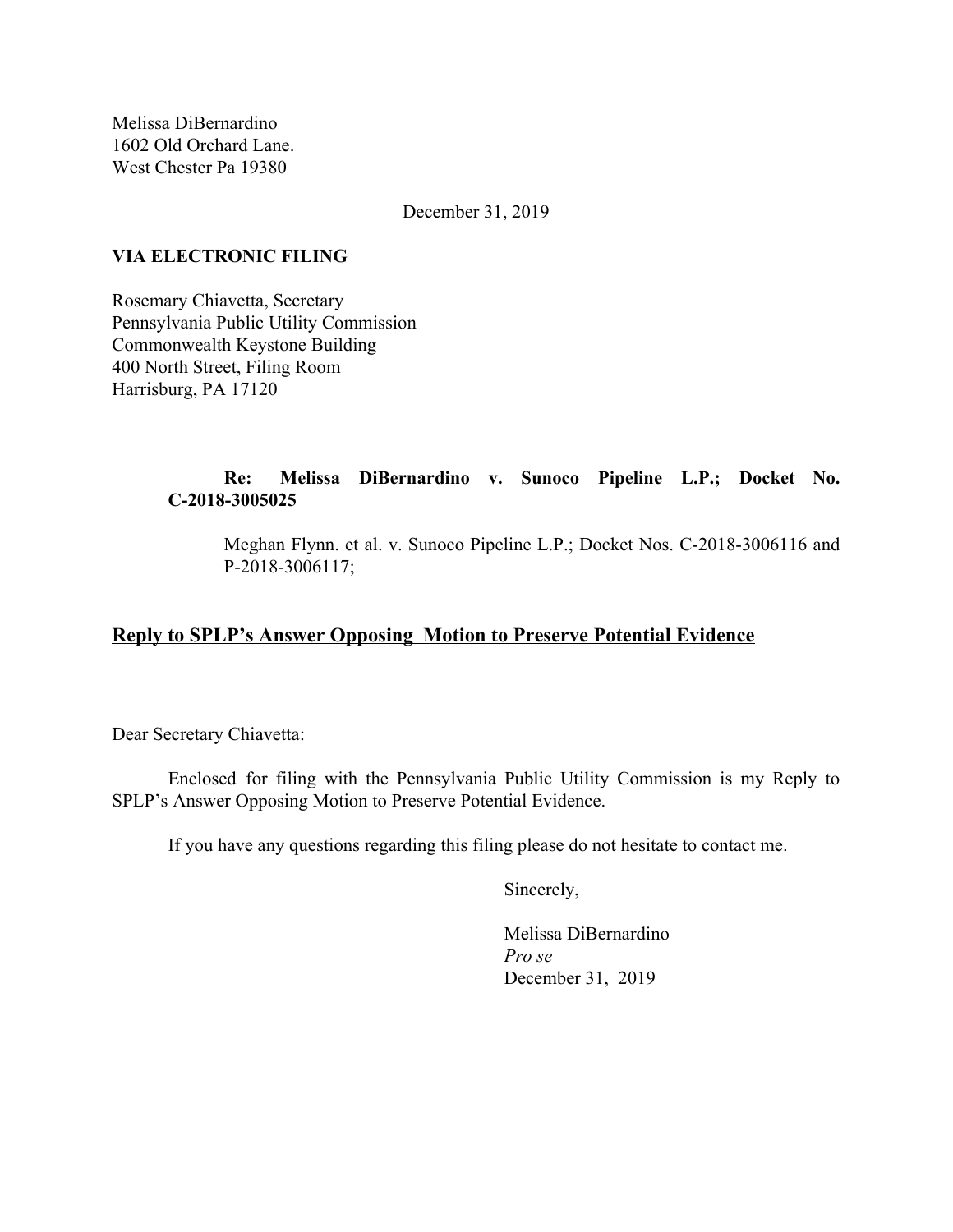December 31, 2019

Rosemary Chiavetta, Secretary Pennsylvania Public Utility Commission Commonwealth Keystone Building 400 North Street, Filing Room Harrisburg, PA 17120

#### **BEFORE THE PENNSYLVANIA PUBLIC UTILITY COMMISSION**

| <b>Melissa DiBernardino</b><br>1602 Old Orchard Lane |                           |
|------------------------------------------------------|---------------------------|
| West Chester Pa 19380                                |                           |
|                                                      | Docket No. C-2019-3005025 |
| Complainant                                          |                           |
| Consolidated                                         |                           |
| MEGAN FLYNN et al                                    | Docket Nos.C-2018-3006116 |
| V.                                                   |                           |
| <b>SUNOCO PIPELINE L.P.,</b><br>Respondent.          |                           |

# **Reply to SPLP's Answer Opposing Motion to Preserve Potential Evidence**

- 1. I , Melissa DiBernardino, alleged that I had reason to believe that the pipe I photographed had possibly been removed and provided the evidence that made me believe that to be the case. At no time did I allege that the pipe had been replaced. It's unclear to me how SPLP's counsel interpreted my allegations to mean anything different, including the interpretation of replacement.
- 2. I had no reason to request this until right before I filed as there was no way to see the area where the pipe was sticking out of the ground once activity started back up.
- 3. Repetitive, and does not need to be addressed again.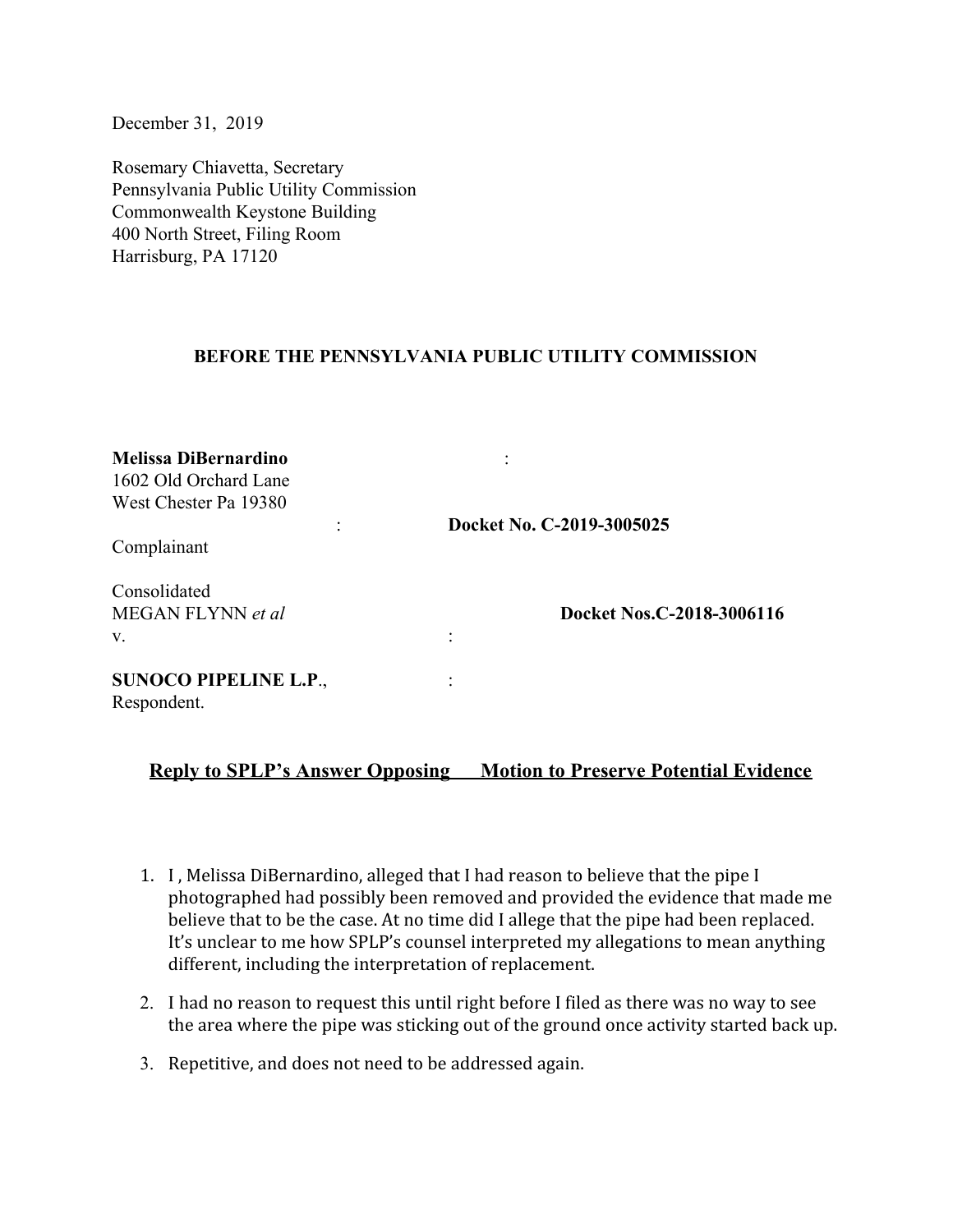- 4. According to **52 Pa Code § 5.349**, *(2) To permit entry upon designated land or other property in the possession or control of the party upon whom the request is served for the purpose of inspecting and measuring, surveying, photographing, testing or sampling the property or a designated object or operation thereon, within the scope of § § 5.321(b), 5.323 and 5.324.* Therefore, it seems that any complainant would be able to do the same and should not "create a cascading undue burden on SPLP"*.* Furthermore, I saw no reason to make a discovery request to document pipe that, to the best of my knowledge, (until I filed the motion) was still in the same place it was when I photographed it. Additionally, I have not filed for any discovery requests because
- 5. Not able to respond.
- 6. Not able to respond.
- 7. Again, I never alleged that I had reason to believe that any pipe was **replaced**. Only removed. Additionally, I would be most appreciative if counsel would pick a word and stick with it as there is a difference between alleging and "false accusations". Allegation - *Webster dictionary defines it as "an assertion that someone has done something wrong, often without proof".* Accusation - *It can be defined as "a formal charge of wrongdoing, delinquency, or fault" (Merriam-Webster Legal dictionary).*
- 8. At no other site in East Goshen, did SPLP cut, cap and backfill their, pulled-through pipes, prior to connecting them. Horizontal Directional Drilling is considered non-standard according to CFR 49 part 195; it's remains unclear how this particular aspect of HDD could be characterized as "part of normal, industry standard construction practices" according to counsel. Counsel continues to be confused by my motion and they use the word 'replace' when I never alleged such a thing. My photo of the damaged pipe was already entered into evidence and is not something we are arguing over now. Mr. Perez's portions of his affidavit where he explains anything about the damaged pipe in exhibit 1 are nothing more than an attempt to get information on the record that was unnecessary and irrelevant in responding to my motion.
- 9. No response needed.
- 10. At no time did I state anything about having a college degree and do not see the relevance to my motion. Counsel seems more interested in bullying and insulting a concerned mother than providing useful information to make their point. It seems that SPLP's counsel may be in violation of the Code of Civility and should consider behaving in a more professional manner after reading the following:

**Code of Civility: A Lawyer's Responsibilities [5]** *A lawyer's conduct should conform to the* requirements of the law, both in professional service to clients and in the lawyer's business and personal affairs. A lawyer should use the law's procedures only for legitimate purposes and not to harass or *intimidate others. A lawyer should demonstrate respect for the legal system and for those who serve it,*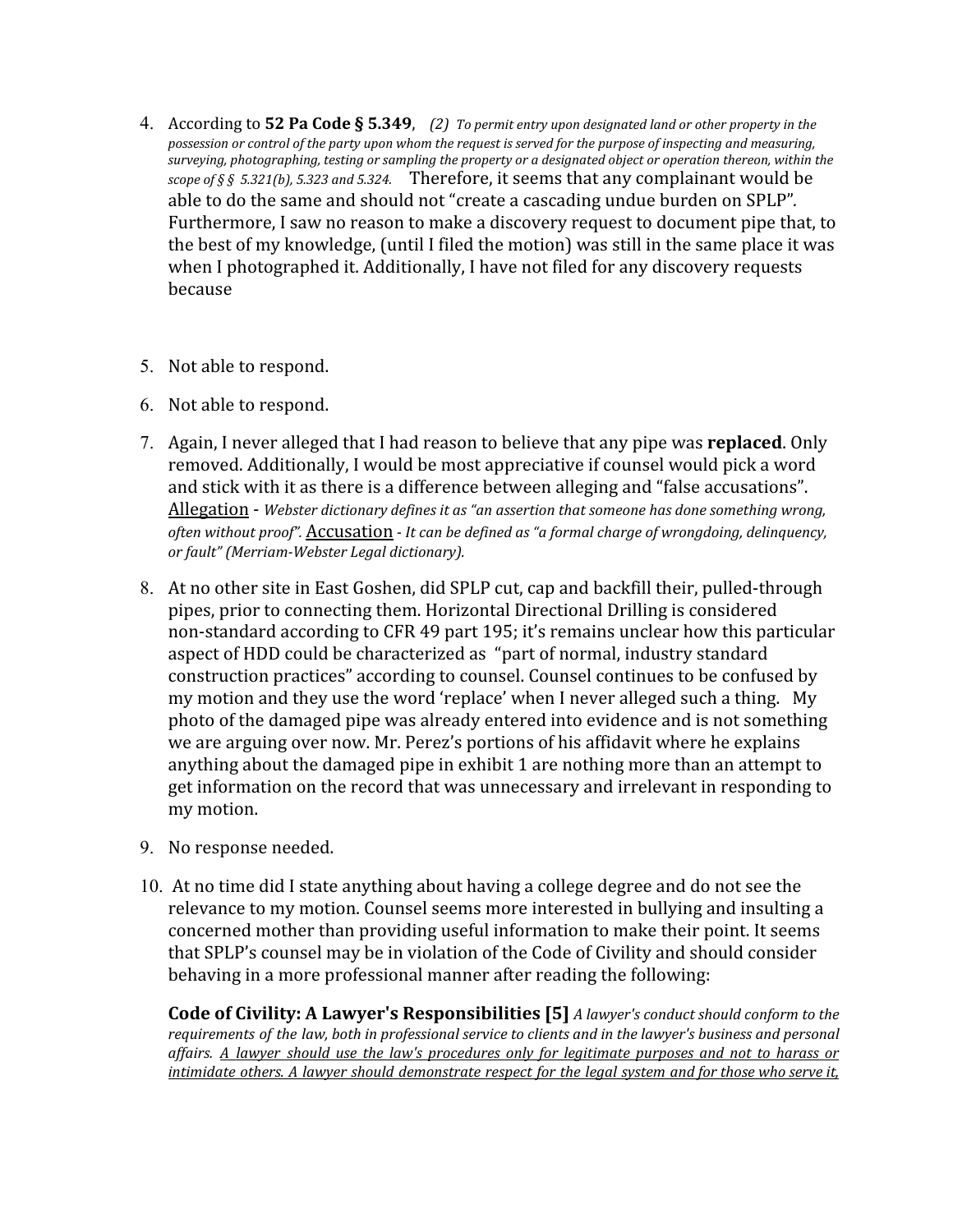*including judges, other lawyers and public of icials. While it is a lawyer's duty, when necessary, to challenge the rectitude of of icial action, it is also a lawyer's duty to uphold legal process.*

**Rules of Professional Conduct: Rule 4.4--Respect for Rights of Third Persons** (a) In representing a client, a lawyer shall not use means that have no substantial purpose other than to *embarrass, delay, or burden a third person, or knowingly use methods of obtaining evidence that violate the legal rights of such a person.*

Now that counsel has brought lack of credibility up, while trying to throw an insulting punch at me, I'd like to take the opportunity of the open door and point out some concerns of my own in this area. Lack of credentials has not seemed to be of great importance to SPLP when it comes to individuals being competent enough to form an opinion or make decisions.

For example - Mr. Larry J. Gremminger, CWB - the individual who signs the DEP re-evaluation reports for SPLP. The DEP requires a licensed geologist to sign off on these reports. Mr. Gremminger is a Certified Wildlife Biologist. To be designated as a CWB from the Wildlife Society, you simply submit an application. According to the website Mr. Gremminger's certification is defined as "Certified Wildlife Biologist® - An individual with the educational background and demonstrated expertise in the art and science of applying the principles of ecology to the conservation and management of wildlife and its habitats, and is judged able to represent the profession as an ethical practitioner, will be designated as a Certified Wildlife Biologist®. The CWB® certification is valid for 5 years and may be renewed."

Mr. Gremminger is not a licensed Professional Geologist (P.G.). In fact he holds no professional license at all. Meanwhile, he is overseeing the ground subsidence issues occurring along the pipeline route and the geophysical studies happening as a result. In fact, after the DEP requested further studies in the area of an HDD site here in East Goshen, Mr. Gremminger agreed to perform them but never followed through with the agreement. Instead, SPLP changed the name of the sites on the form in East Goshen and proceeded with construction without the studies. This resulted in a DEP notice of violation. The same studies were agreed to be performed and never done at an HDD site in Middletown Township, where there have been multiple ground subsidence/sinkhole events over the last six months.

Another example is Matthew Gordon. According to his LinkedIn profile, his current title is Senior Director of Operations. The following describes the responsibilities he has: *Responsible for all aspects of the safe, reliable operations of liquid pipelines in the six state Eastern area.*

This is following his last title - Director of Special Projects (which he still holds as well), which includes the following responsibilities:

*Manage a team of 13 project managers, executing multi-year, multi-billion-dollar capital projects consisting of hundreds of miles of new pipeline, pump stations, meter sites, and valve stations.*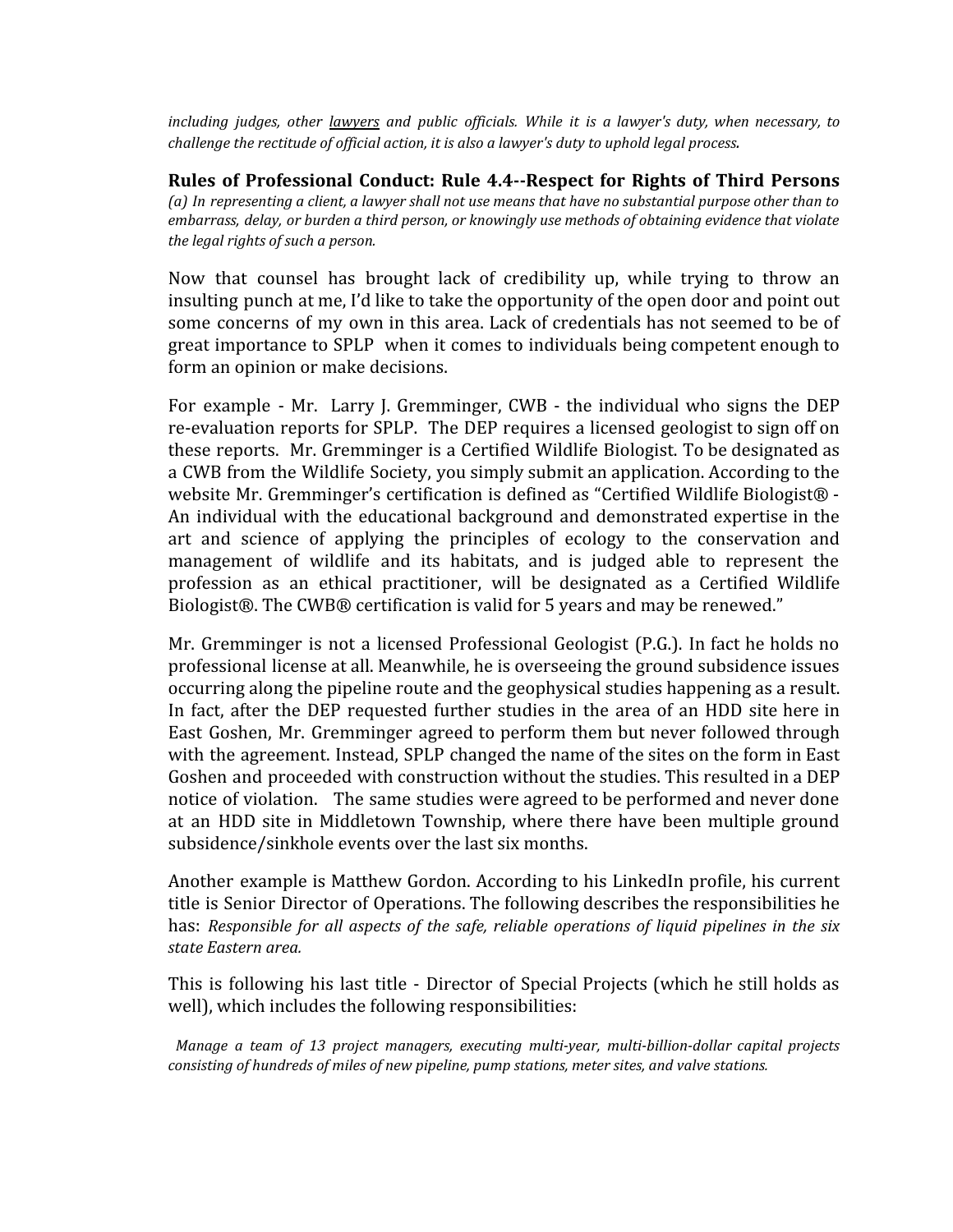*·Establish project protocols and procedures in accordance with all federal, state, and local regulations while implementing company standards and specifications.*

*·Drive a results focused culture that both anticipates project challenges and overcomes them in a timely fashion to maintain cost and schedule.*

*·Represent the company and the projects in public meetings often in confrontational circumstances.*

*·Meet with elected of icials to review projects and compliance/ exceedance of regulatory requirements.*

*·Testify on behalf of the company in hearings and in court.*

*·Liaison with government entities including but not limited to US Army Corps of Engineers, US Fish and Wildlife Service, Department of Environmental Protection, Environmental Protection Agency, Pipeline Hazardous Material Safety Administration (under US Department of Transportation), Pennsylvania Historic Museum Commission, and other federal, state and local entities.*

Mr. Gordon testified on October 22, 2015 in an Ohio eminent domain case in which Sunoco sought to condemn (seize) private property. Here is an excerpt from the transcript of that testimony where he describes his education/experience background:

*MATTHEW GORDON, HAVING BEEN FIRST DULY SWORN BY THE COURT, TESTIFIED AS FOLLOWS:*

*THE COURT: Mr. Gordon, will you please state your name for the record and spell your last name?*

*THE WITNESS: Matthew Lee Gordon, G-o-r-d-o-n.*

*THE COURT: Counsel, you may inquire.*

*CROSS EXAMINATION BY MR. ANDERSEN:*

*Q You want to go ahead and give us your business address for the record as well?*

*A 535 Fritztown, one word, F-r-i-t-z-t-o-w-n, Road, in Sinking Spring, Pennsylvania, 19608.*

*Q And you're an employee of Sunoco Pipeline LP, correct?*

*A Yes, sir.*

*Q And you have -- we've met before. Well, sort of, on Skype, at a deposition, correct?*

*A Yes, sir.*

*Q And so we know some things about you. For instance, you have a Mechanical Engineering Degree from North Carolina State, correct?*

*A Yes, sir.*

*Q You do not have a Master's Degree.*

*A No.*

*Q You do not have a Doctorate?*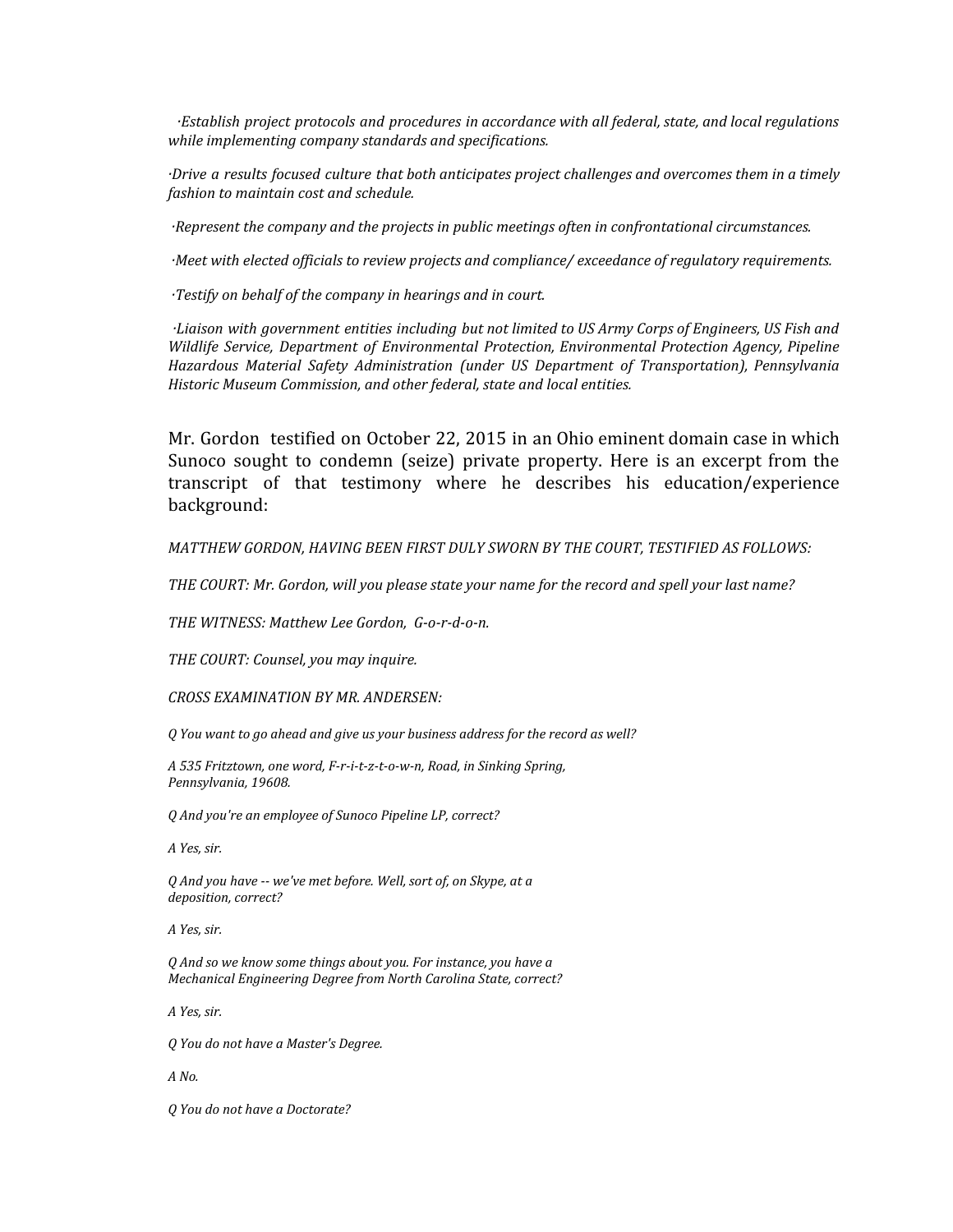*A No.*

*Q So you have no post-graduate degrees.*

*A No, just a Bachelor's.*

*Q Are you a PE, a Professional Engineer, in the state of Ohio?*

*A No, sir.*

*Q Are you a Professional Engineer in the state of Pennsylvania?*

*A No, sir.*

*Q Do you possess a contractor's license in the state of Ohio?*

*A No, sir.*

*Q Do you possess a contractor's license in the state of Pennsylvania?*

*A No, sir.*

*Q What do you do for Sunoco?*

*A My title is Principal Engineer. I am a Project Manager for the Mariner East pipeline.*

*Q We talked about this at your deposition, your linked in page says you're directly responsible for all aspects of NGL pipeline design/ permitting/acquisition and safe construction, is that correct?*

*A Yes, sir.*

*Q Is that accurate?*

*A I believe so.*

*Q And so you are the project -- can you state your title again for this particular pipeline?*

*A Project Manager.*

Q Have you ever personally performed an economic impact study on either Pennsylvania or Ohio for the building of *the pipeline?*

*A Personally, no. We hire people to do that for us.*

*Q You didn't do it personally.*

*A No, sir.*

*Q Are you an economist?*

*A No, sir.*

*Q Do you have an Economics Degree or any kind of training in Economics?*

*A I took courses in college but not specifically trained with an economic emphasis.*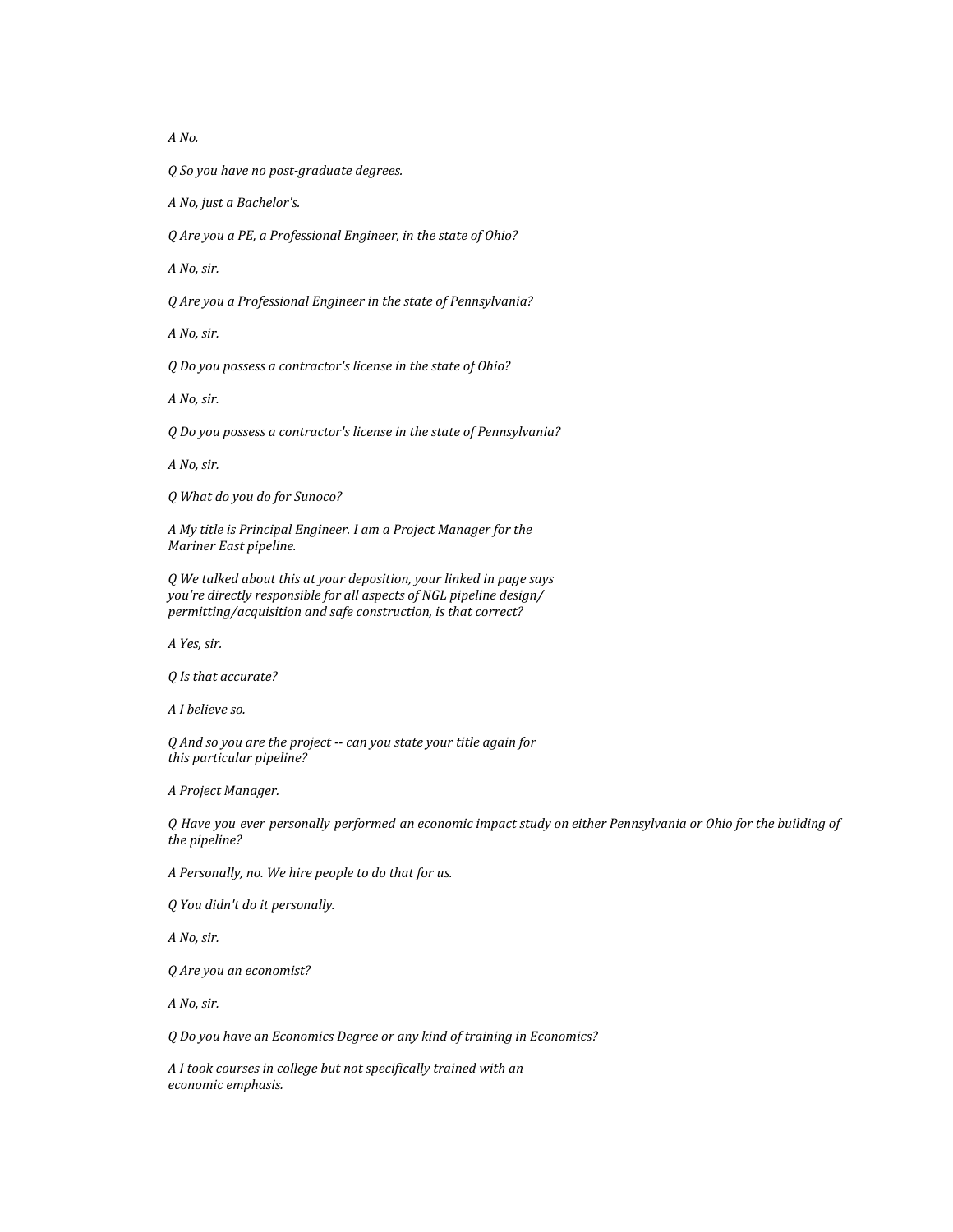*Q Do you hold any type of professional certifications?*

*A Nothing that isn't specific to my field like welding inspection, credentials for operator qualifications, stuff like that.*

*Q And you've been with Sunoco for approximately 10 years, correct?*

*A Yes. In January it will be 10 years.*

*Q And you've been out of college for about 14?*

*A Have to do the math -- '03 -- I think I graduated '03, so 12.*

*Q 12 years. So, is it fair to say you've worked for Sunoco pretty much your entire professional career?*

A More or less. I worked for another company right out of college and I worked for a general contractor before I *went to college. So I have hands on experience in addition to education and years of experience in the field.*

*Q The past 10 years have been with Sunoco?*

*A Yes, sir.*

While Mr. Gordon holds a degree in engineering, he does not hold a Pa license in engineering. Nor does he seem to have the credentials for any other area of responsibility that falls under his title(s).

A final example of credentials playing a role in pipeline safety is the testimony of John Zurcher, SPLP's "expert witness", at the Baker v. Sunoco Pipeline Hearing in July. Responding to Mr. Baker's request for early detection and alarms, Mr. Zurcher states that "We do know it's feasible but just not practical," Zurcher said, citing the difficulty of calibrating detection devices to the needed volume of ethane, butane, methane and other chemicals carried in the HVL pipeline. And concluded that "The best leak detection system we have is the public and first responders".

While Counsel wants to discredit my concerns because I do not have a college degree, their client seems to be more than comfortable relying on myself and countless other members of the public who don't have college degrees (many not even out of grade school) to be their "best leak detection". The ridiculous nature of this assertion is simply preposterous.

It is for the reasons stated above that SPLP and their counsel should determine how important someone's background is when it comes to their opinion in the Mariner East Pipeline Project (sometimes also known as The Pennsylvania Pipeline Project)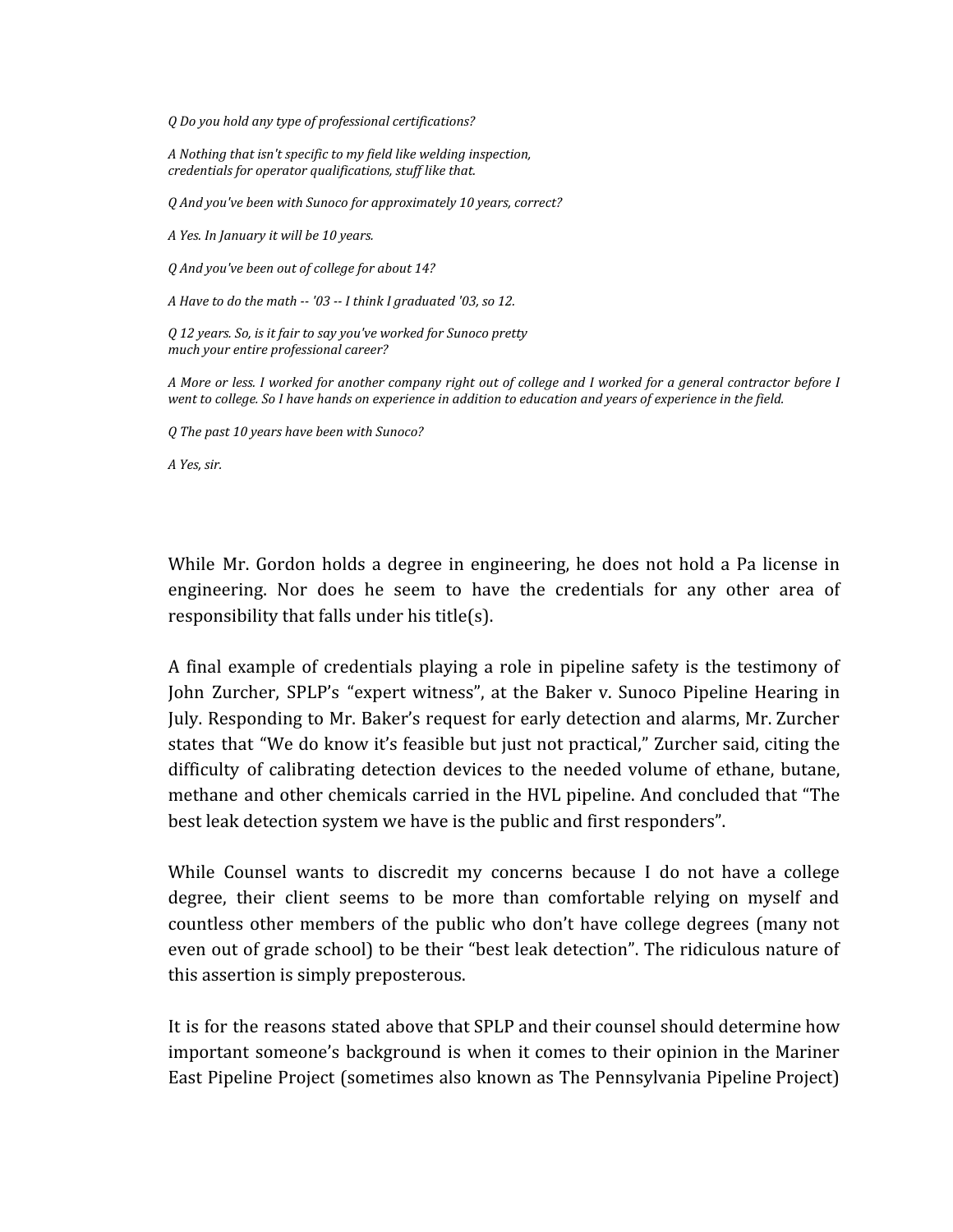when it comes to safety. When and if that determination is reached, it is my opinion that it would be beneficial for all involved/affected if they were to stay consistent.

11. No response needed.

2. No response needed.

3. No response needed

4. No response needed.

5. It appears to me that the 'Deadman' pipes seem to have coating on them and I'm failing to see the reason that would be needed. Additionally, I would imagine that with the abuse these pipes (apparently used as anchors and rammed into the ground)go through, they would be even more damaged than my photos depict. However, with no college degree, common sense may be something I lack.

6. - 10. No response needed

11.2. Mr. Perez's assurance of testing after installation does not fully address my concerns because of the accuracy and reliability issues with testing pipes installed via HDD. The following is an excerpt from a 2016 NACE International Conference & Expo - *"HDD installed pipelines are typically installed at locations where repair is not practical therefore absolute compliance* with the design life requirements of the pipeline is necessary to avoid the very costly and only alternative of *replacement. However, due to limited options in inspection techniques and technology, the acceptance criteria for a HDD pipeline are lower than that for usual trenched construction.*

*Pipelines installed by horizontal directional drilling (HDD) have an increased likelihood of experiencing coating damage than those constructed through conventional open trench techniques. Current methods for identifying damaged coating regions on buried pipe cannot always provide absolute or accurate information on the location, size and geometry of the holidays.*

*Cathodic protection monitoring at HDD locations is typically limited to the entry/exit extremities, with protection levels in the intervening span either assumed or speculated. There are situations where cathodic* protection of a HDD pipeline may not be accomplished, although anticipated. For instance, it is reasonable to assume the pipeline will have the most coating damage in vicinity of the pilot entry and adequately protected by using the majority of available CP current to this point. However, if there is coincidental damage situated in the mid-region of the HDD, in a high resistivity rock stratum the resistance to earth may be too high for adequate current to reach and protect defects at locations of this type. Under these circumstances, this location will not be protected and may corrode. CP will also be ineffective within regions of the HDD section where coating defects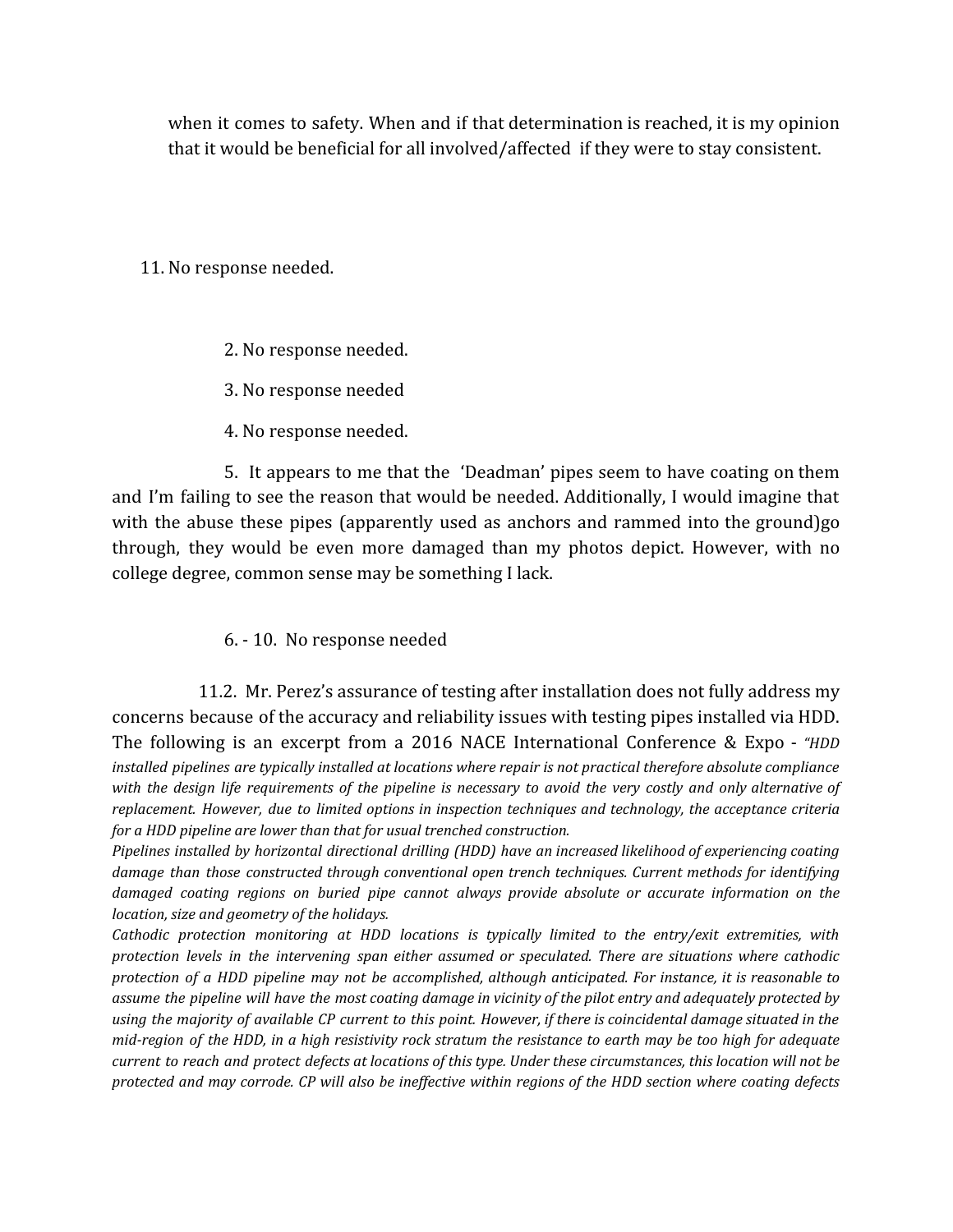*exist but no electrolyte in the annular space. Comprehensive evaluation of CP performance and monitoring techniques at HDD locations needs to be established. Therefore, the objectives of this work were to:*

*Determine whether Finite Element Analysis (FEA) is a feasible approach to confirming ef ective cathodic protection is being achieved throughout the entire length of an HDD location.*

*Establish optimal ground bed types, anode selection and configurations to maximize cathodic protection ef ectiveness at HDD locations*

CP MONITORING - Monitoring CP through a HDD section is extremely challenging, if not impossible, due to the *depth of pipe installation and access challenges presented by the physical obstruction which necessitated the* HDD. It is plausible to consider pulling CSE reference cells in the borehole with the pipe during construction *which could of er better opportunity for measuring more reliable pipe to soil potentials, however seldom practiced.*

It is recommended that at minimum, CP test stations equipped with coupons be installed at each end of the HDD. The test station leads and the coupons should be located as far down the bore path as possible so the measurements are in the area of pipe to drilling fluid interface. Four wire test stations on both sides of the HDD *crossing may provide ability to measure current discharge through the HDD span. ©2016 by NACE International."*

11.3 - 11.5. Either address steps taken **prior** to the pipe being installed or mentioned testing is irrelevant to coating.

- 12. Counsel's assertion that Mr. Perez's affidavit "proves" anything at all is wholly unfounded and is merely their opinion. The affidavit does nothing more than attempt to describe to Your Honor what we can't see and expect the reader to take it as fact. Furthermore, it is concerning that Energy Transfer's Joseph Perez and SPLP's counsel are being dishonest in stating that November 20, 2019 was the first time I brought my concerns about the damaged pipe to SPLP. Please see **Exhibit 1** where my concerns were expressed in email to Ivana Wolfe - Director of The Bravo Group. The Bravo Group is a third party company hired by Energy Transfer/Sunoco for community relations in our area. Ms. Wolfe is a liaison and the way that residents communicate with the company. I would imagine that Ms. Wolfe, while well established on the chain of command at the Bravo Group, is not permitted to come up with technical responses on her own and believe that SPLP was well aware of my concerns over a year prior to the lay testimony hearing continuance.
- 13. SPLP keeps referring to only a portion of pipe that can be seen in the photo. Again, we are expected to trust that the rest of the pipe that can't be seen does not have any damage to it. Not at the time that I first brought this concern to multiple government entities, regulating agencies and even SPLP, did I did not mention UV light in my motion and do not see the reason it is brought up. Additionally, there is no reason for counsel to be spending the time that they are on an argument that is not in my motion.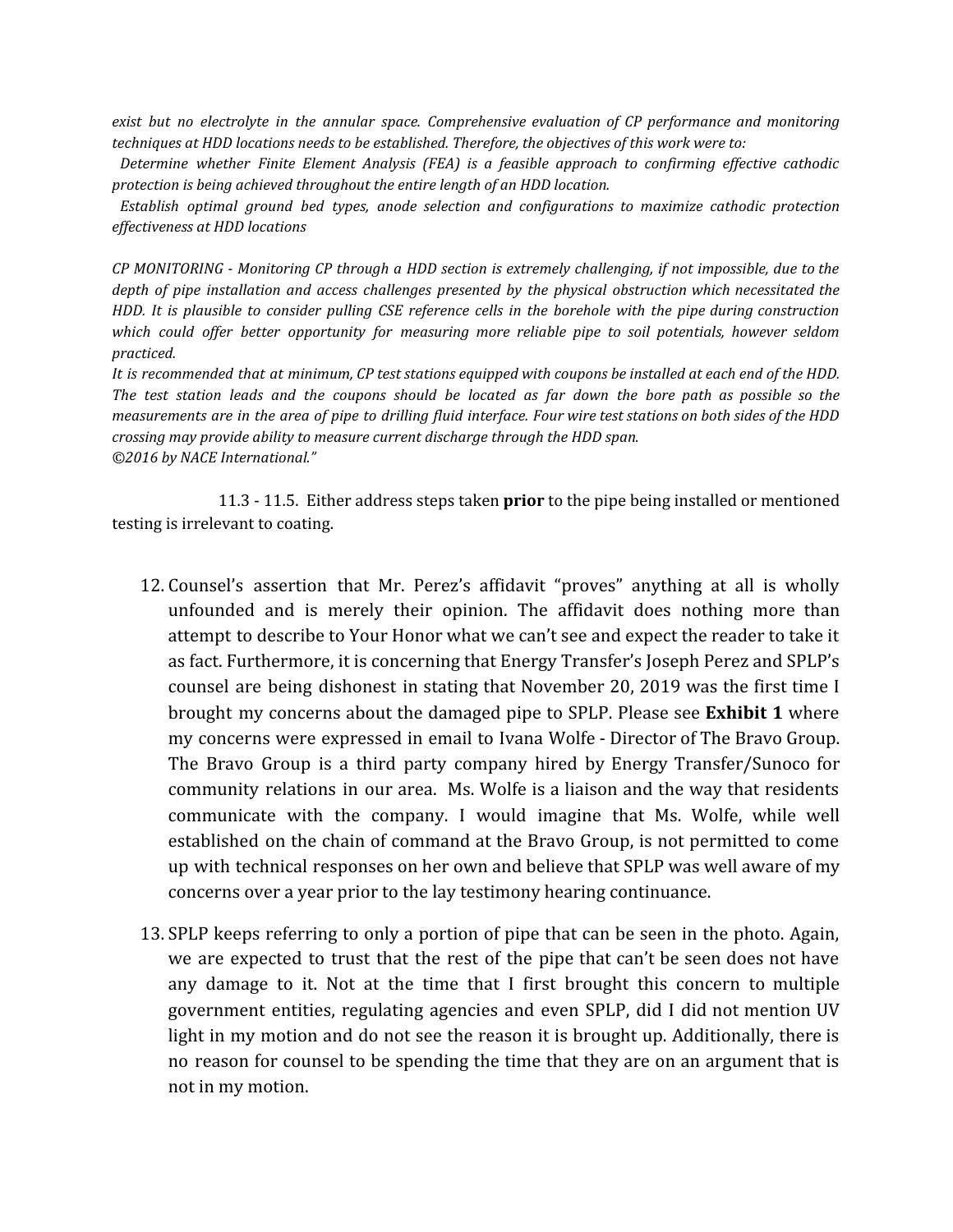- 14. Counsel has been objecting for 7 pages now. They have not been deprived of anything.
- 15. No response needed.
- 16. Repetitive. SPLP is more than welcome to show me another pipe that has been pulled through a borehole. My concerns are valid . SPLP, Joseph Perez nor counsel have presented anything meaningful to show otherwise.
- 17. Repetitive and does not need to be answered again.
- 18. 24. No further response.

# **Conclusion**

SPLP is not being honest about my concerns about the damaged pipe at New Kent Apartments being brought to them over a year prior to the hearing. It is my understanding that although they knew it was part of my complaint (included in exhibits of my original complaint filed), had contacted their liaison about it and had previously never cut, capped and back filled a pipe prior to 'tie in' in East Goshen - They found it necessary to 'scrap' the portion of pipe that showed my concerns.

With the 'deadman' pipes shown in my photos no longer at the site and apparently the top 5.9 feet of the pipe of concern being 'scrapped', my request would seem useless and even impossible now. However, I would respectfully request that SPLP pull through the remainder of the pipe of concern to show whether or not the damage continues throughout the pipe.

Respectfully, Melissa DiBernardino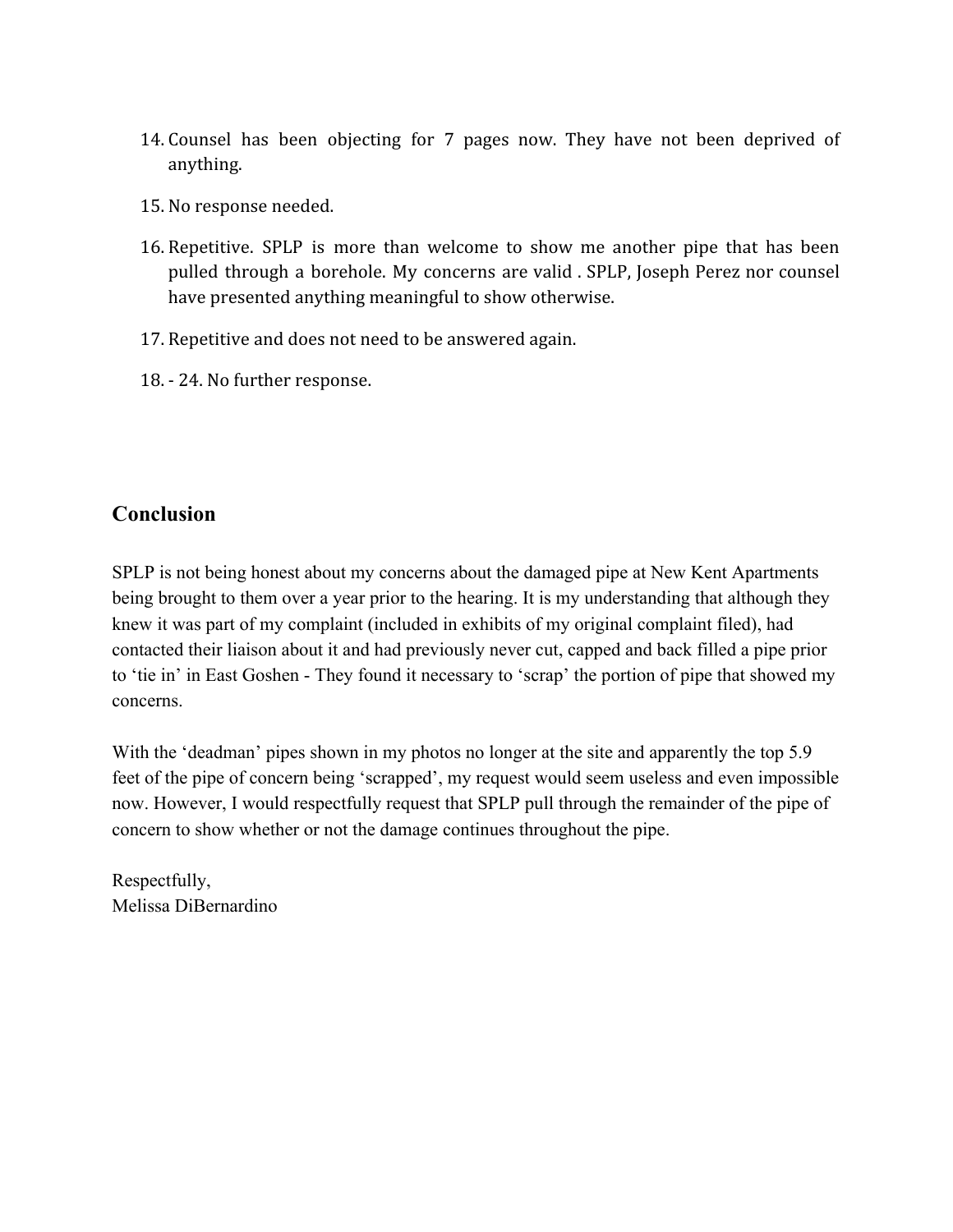**Exhibit 1**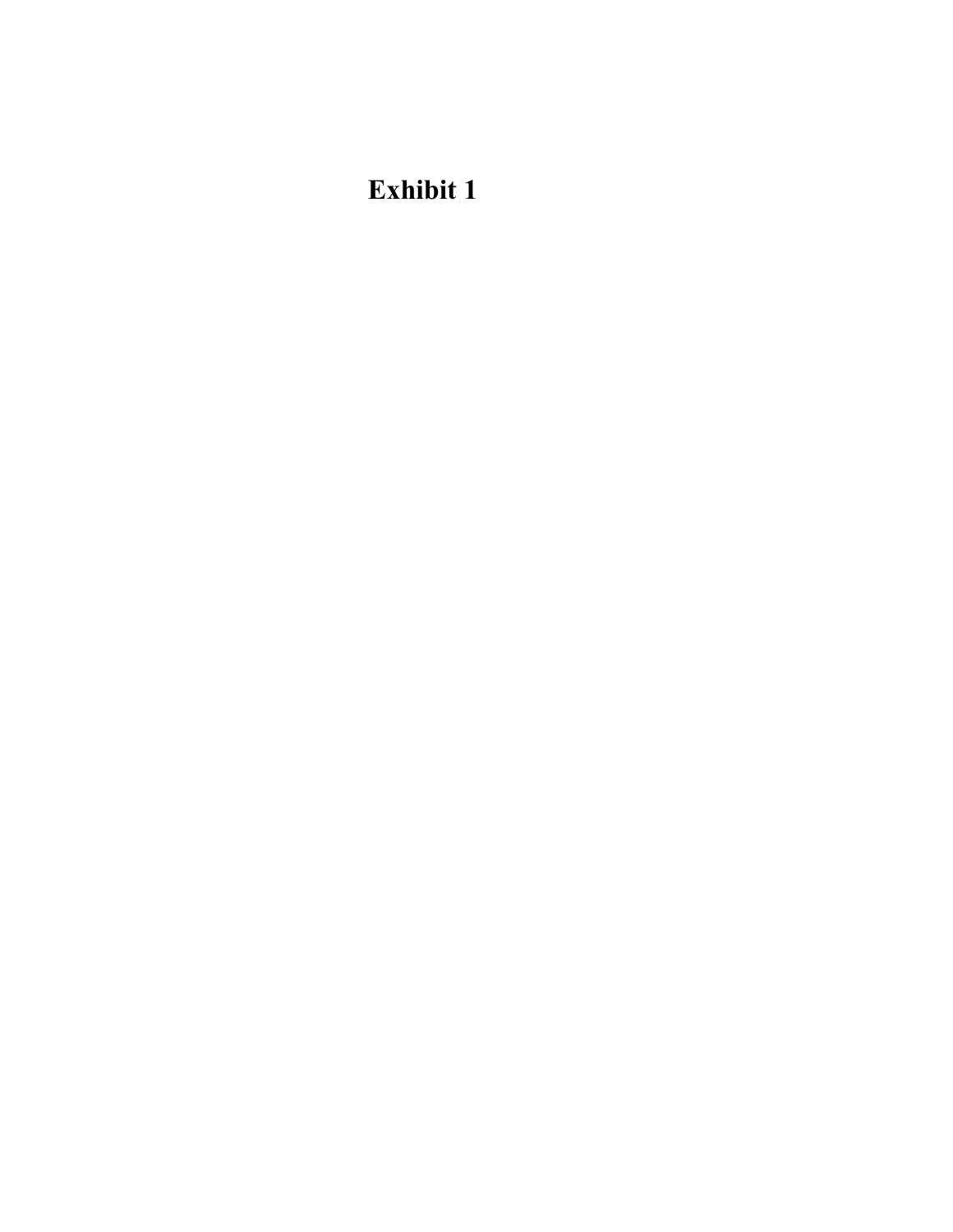From: Melissa DiBernardino <lissdibernardino@gmail.com> Sent: Tuesday, July 24, 2018 10:01 AM To: Wolfe, Ivana L (Contractor) Cc: Comi a, Carolyn; Rick Smith Subject: Re: Email follow-up

Ms. Wolfe,

9/13/2018

Thank you for the response. I'm referring to the areas of Boot Road that were<br>previously meant to be HDD. I'm aware that directly in front of the shopping center<br>is open cut but I was told all along boot road is being cons

https://mail.google.com/mail/u/07ik=9632e824d6&view=pt&search=all&permthid=thread-f%3A1611502103678650389&simpl=msg-f%3A161150210... 11/14

#### Gmail - Fwd: Undeliverable: Re: Email follow-up





Gmail - Fwd: Undeliverable: Re: Email foll

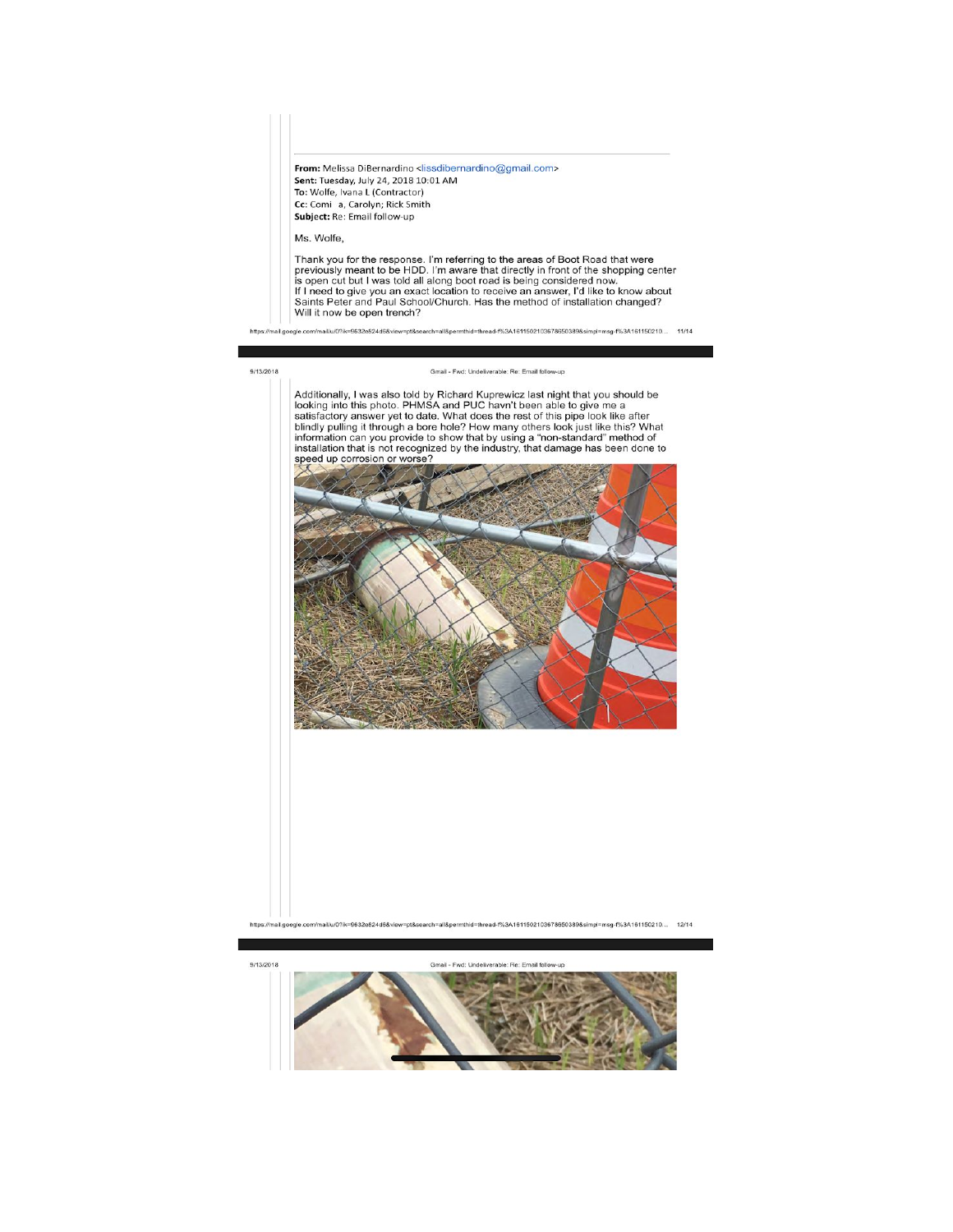

9/13/2018



This is a damaged pipe in east Goshen Township at New Kent Apartments. I'm<br>sure you've been contacted months back about this but no one has given me any<br>reassurance yet. I have added Rick Smith, our township manager, and S

I look forward to your detailed and timely response. Thank you.

Melissa DiBernardino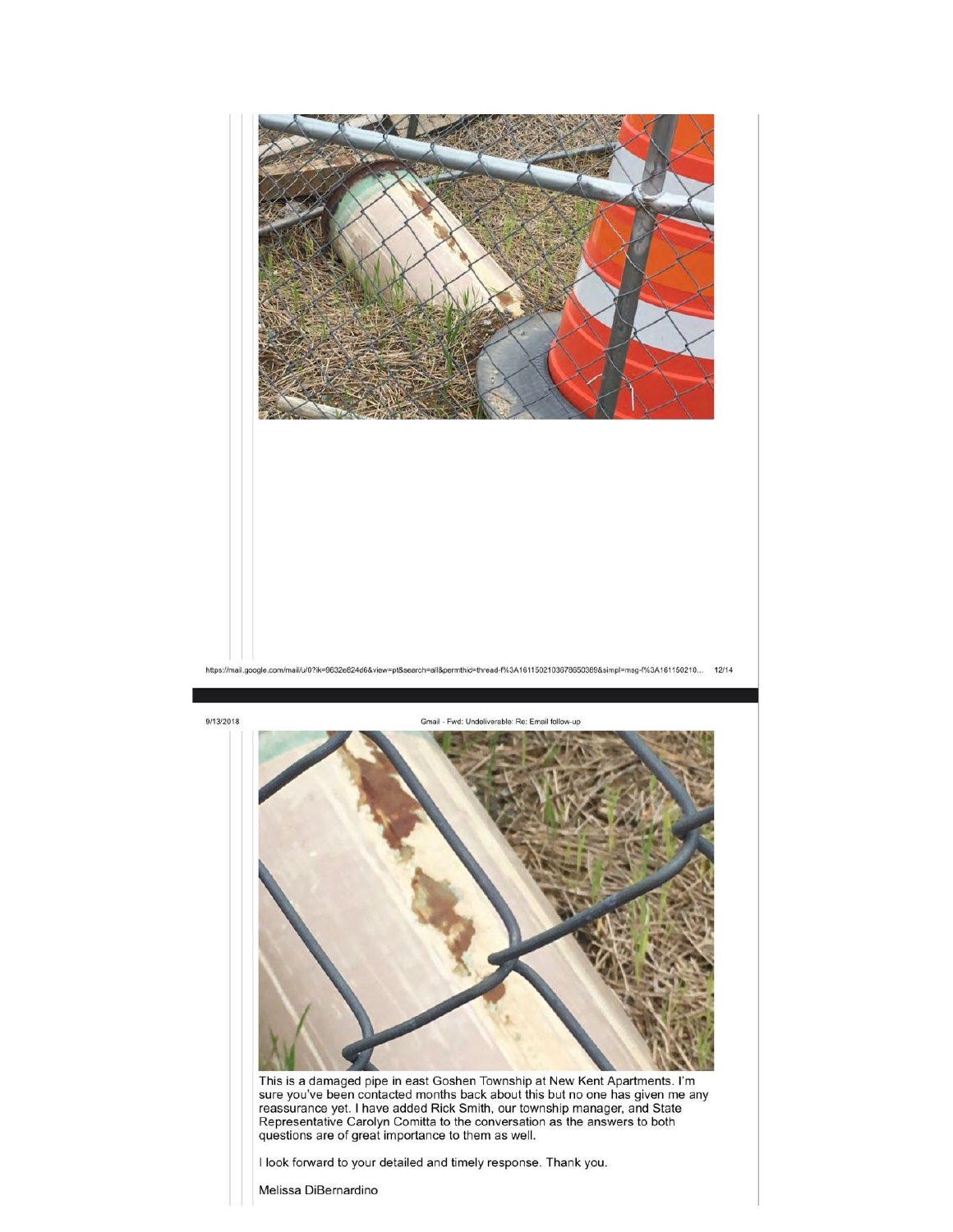

9/13/2018

Gmail - Fwd: Undeliverable: Re: Email follow-up



Horizontal directional drilling is a steerable, trenchless method used when installing pipelines that minimizes impact on the environment and communities.

On the topic of protective coating, please note that certain sections of pipe (such as those included in your photos) are cut off prior to final connection and will not be a part of the commissioned pipeline. Additionally, pipeline coating is always inspected prior to, during and after final connection.

For additional clarity, attached you will information on pipeline safety and design that provide perspective on how the Mariner East 2 project is going above and beyond to ensure safety in your community.

Sincerely,

Ivana Wolfe

**Community Relaons** 

Mariner East 2 - PPP6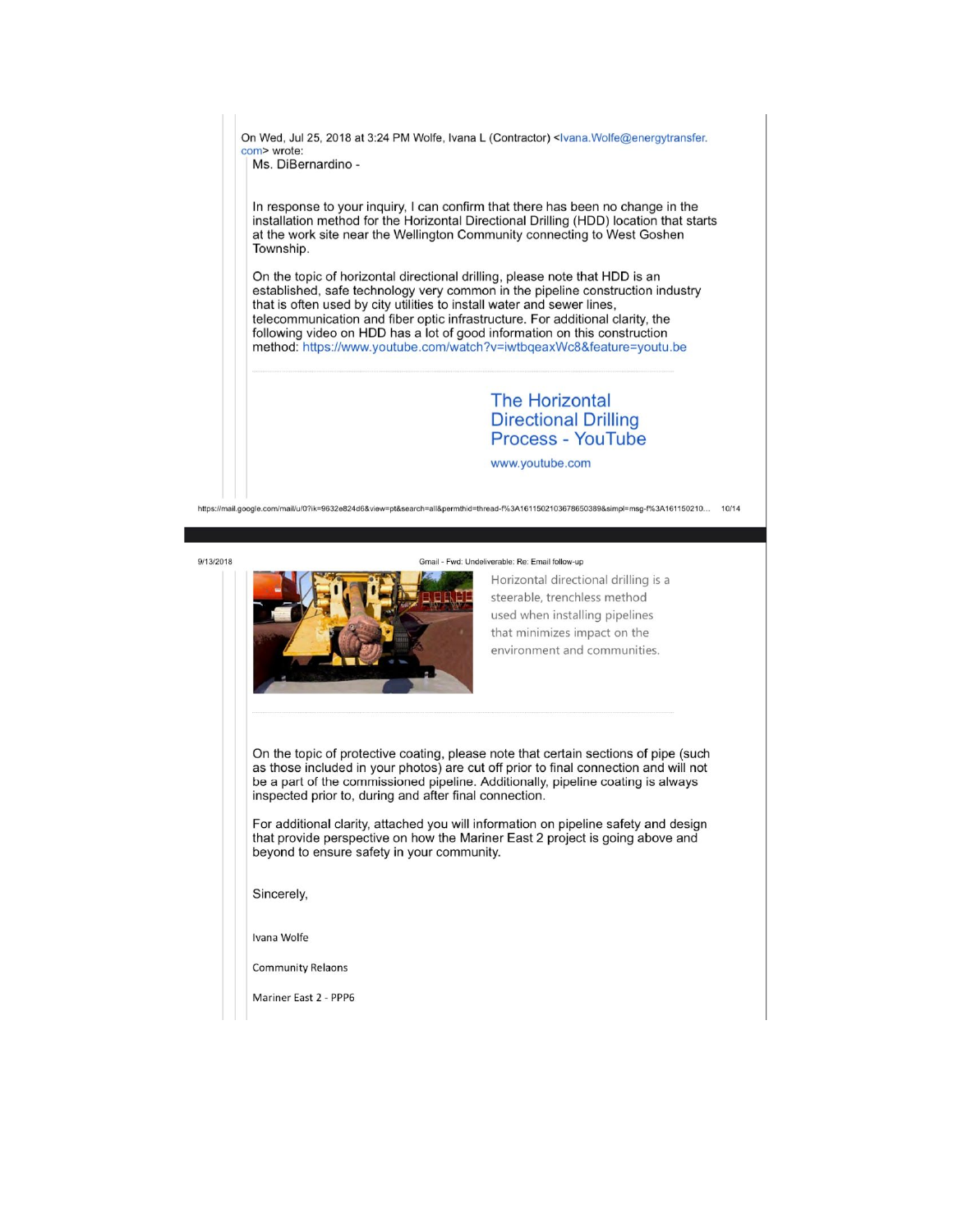Thomas J. Sniscak, Esq [tjsniscak@hmslegal.com](mailto:tjsniscak@hmslegal.com)

Kevin J. McKeon [kjmckeon@hmslegal.com](mailto:kjmckeon@hmslegal.com)

Whitney E. Snyder [@hmslegal.com](mailto:wesnyder@hmslegal.com)

Robert D. Fox, Esq. Neil S. Witkes, Esp. Diana A. Silva, Esq.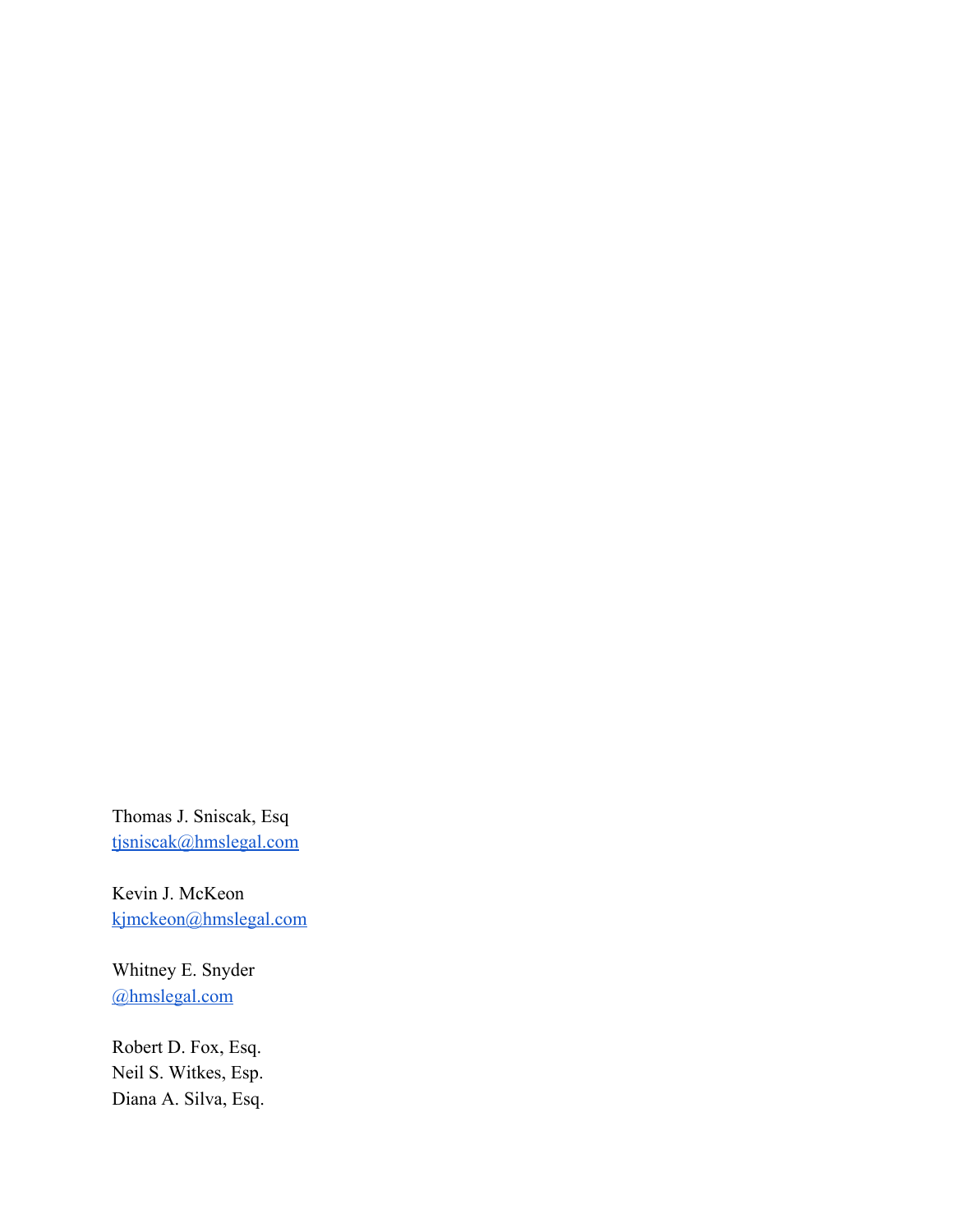[rfox@mankogold.com](mailto:rfox@mankogold.com) [nwitkes@mankogold.com](mailto:nwitkes@mankogold.com) [dsilva@mankogold.com](mailto:dsilva@mankogold.com)

Michael Bomstein [mbomstein@gmail.com](mailto:mbomstein@gmail.com)

Anthony D. Kanagy, Esquire Garrett P. Lent, Esquire [akanazy@postschell.com](mailto:akanazy@postschell.com) [glent@postschell.com](mailto:glent@postschell.com)

Rich Raiders, Esq. [rich@raiderslaw.com](mailto:rich@raiderslaw.com)

Vince M. Pompo, Esq. Guy. A. Donatelli, Esq Alex J. Baumler, Esq. [vpompo@lambmcerlane.com](mailto:vpompo@lambmcerlane.com) [Gdonatelli@lambmcerlane.com](mailto:Gdonatelli@lambmcerlane.com) [abaumler@lambmcerlane.com](mailto:abaumler@lambmcerlane.com)

Margaret A. Morris, Esq. [mmorris@regerlaw.com](mailto:mmorris@regerlaw.com)

Leah Rotenberg, Esq. [rotenberg@mcr-attorneys.com](mailto:rotenberg@mcr-attorneys.com)

Mark L. Freed [mlf@curtinheefner.com](mailto:mlf@curtinheefner.com)

James R. Flandreau [jflandreau@pfblaw.com](mailto:jflandreau@pfblaw.com)

David J. Brooman Richard Sokorai Mark R. Fischer [dbrooman@highswartz.com](mailto:dbrooman@highswartz.com) [rsokorai@highswartz.com](mailto:rsokorai@highswartz.com)